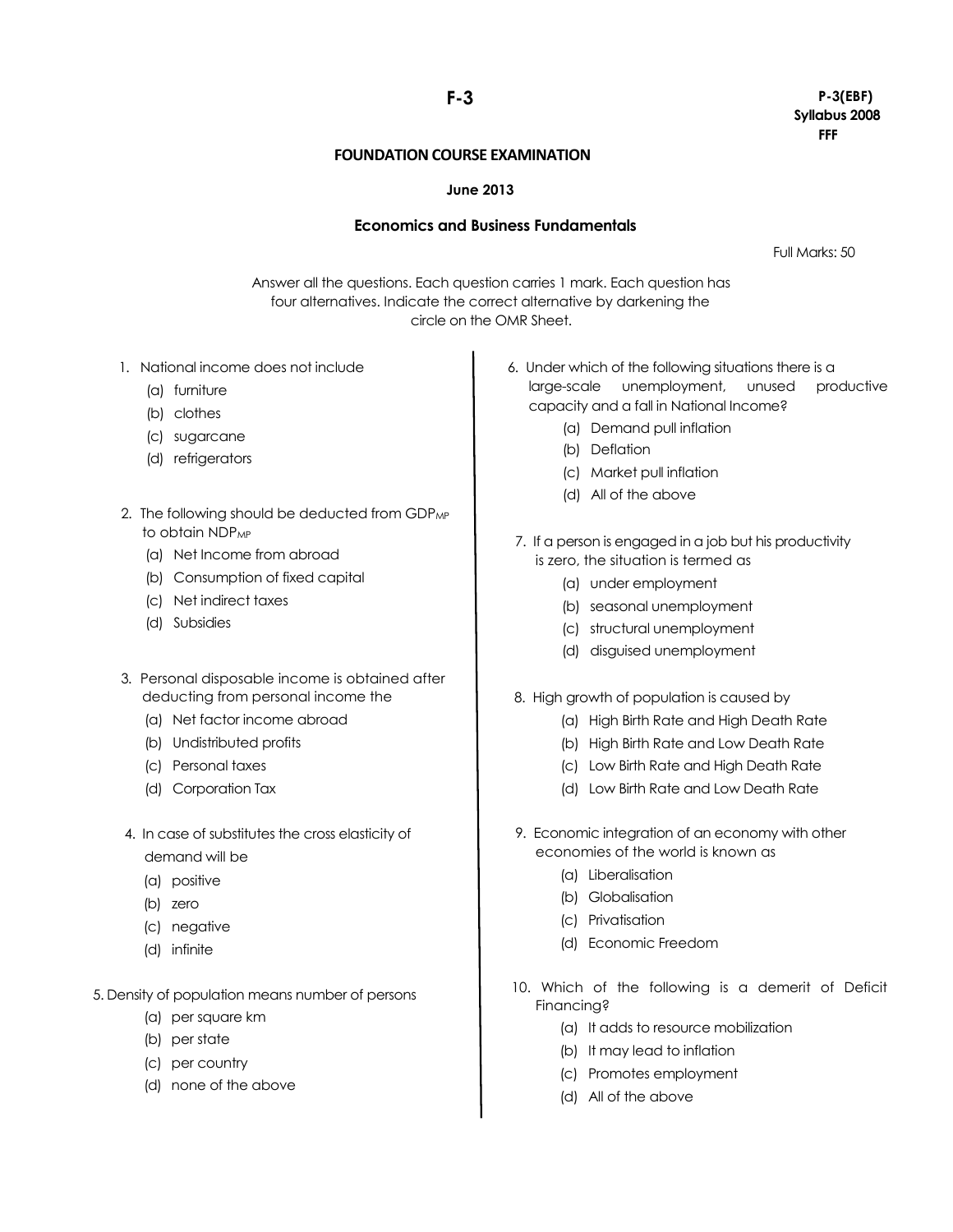- 11. Cash Reserve Ratio is defined as
	- (a) Cash which commercial banks have to keep with themselves
	- (b) Cash which a bank has to transfer to its branches
	- (c) Percentage of time and demand liabilities which a commercial bank has to keep in cash with the Central Bank
	- (d) Ratio of credit to currency
- 12. Which of the following is not a tool of quantitative credit control?
	- (a) Bank Rate Policy
	- (b) Moral Suasion
	- (c) Open Market Operations
	- (d) Variable Reserve Ratio
- 13. Which of the following is not an objective of the monetary policy?
	- (a) Acceleration of economic growth
	- (b) Generation of employment
	- (c) Supervision of commercial banks
	- (d) Price stability
- 14. Statutory Liquidity Ratio means
	- (a) Liquidity with a commercial bank
	- (b) Ratio of liquidity to assets
	- (c) Ratio of liquidity to deposits
	- (d) Percentage of time and demand liabilities a commercial bank has to maintain with itself in liquid form
- 15. To contain inflation the RBI should
	- (a) increase CRR and decrease SLR
	- (b) increase CRR and increase SLR
	- (c) decrease CRR and increase SLR
	- (d) decrease both CRR and SLR
- 16. First Annual General Meeting of a company must be held within
	- (a) 18 months of commencement of business
	- (b) 18 months of incorporation
	- (c) 18 months of filing the prospectus with ROC
	- (d) 18 months of holding statutory meeting
- 17. Which of the following is not a feature of a Co-operative Society?
	- (a) The membership is open to all freely and voluntarily
	- (b) equal voting right to each member
	- (c) profit maximization
	- (d) democratic Management
- 18. Which of the following is the fastest way of
	- communication?
		- (a) E-mail (b) Fax
		-
		- (c) SMS through cell phone
		- (d) Telegram
- 19. A minor can be admitted to the partnership firm
	- (a) for the benefits of partnership with the consent of all the existing partners
	- (b) the firm is existing one
	- (c) both (a) and (b)
	- (d) none of the above
- 20. In the case of a straight-line demand curve meeting the two axes, the price-elasticity of demand at the mid-point of the line would be
	- (a) 0
	- (b) 1
	- (c) 1.5
	- (d) 2
- 21. In the case of inferior goods, the income elasticity of demand is
	- (a) positive
	- (b) zero
	- (c) negative
	- (d) infinite
- 22. Elasticity of supply refers to the degree of responsiveness of supply of a goods to change in its
	- (a) demand
	- (b) price
	- (c) cost of production
	- (d) state of technology
- 23. The law of demand enumerates that
	- (a) increase in quantity demanded results in increase in price
	- (b) increase in price results in decrease in quantity demanded
	- (c) decrease in demand results in decrease in price
	- (d) both (b) and (c)
- 24. A firm's average fixed cost is  $\bar{\tau}$  20 at 6 units of
	- output. What will it be at 4 units of output?  $(a)$  ₹60
		- (b) ₹30
		- $(c)$  ₹40
		- (d) ₹20
	-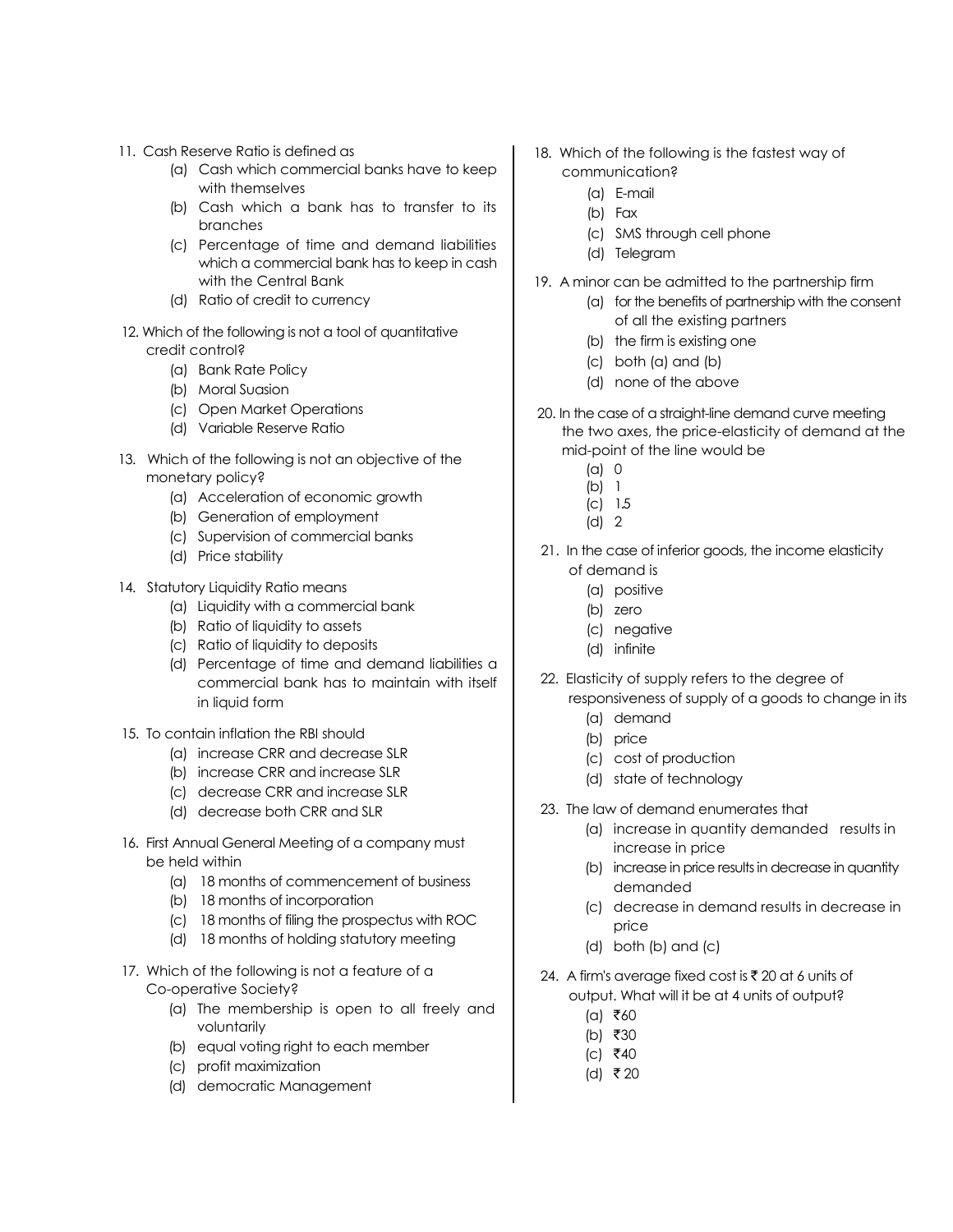- 25. Which is the first order condition for the firm's profit to be maximum?
	- (a)  $AC = MR$
	- (b)  $MC = MR$
	- $|C|$  MR = AR
	- (d) AC=AR
- 26. Which of the following is not a business objective?
	- (a) organic objectives
	- (b) economic objectives
	- (c) human objectives
	- (d) philanthropic objectives
- 27. When marginal utility begins to be negative, the total utility starts to
	- (a) become zero
	- (b) become negative
	- (c) increase
	- (d) decrease
- 28. Which of the following will have a relatively flat supply curve?
	- (a) Land
	- (b) Labour
	- (c) Capital
	- (d) Raw materials
- 29. If the marginal propensity to save (MPS) is  $\frac{1}{4}$ 1<br>− the

investment multiplier will be

- (a)  $\overline{3}$ 4
	- 3
- (b) 4
- (c) 1
- 4 (d) 4
- 30. "Theory of Absolute Advantage" in international trade was given by
	- (a) Ricardo
	- (b) Adam Smith
	- (c) J.B.Say
	- (d) None of the above
- 31. The ability-to-pay principle is best illustrated by which of the following taxes or fees?
	- (a) An automobile registration fee based on the weight of the car
	- (b) An automobile registration fee based on the value of the car
	- (c) A toll charged to drive on beaches
	- (d) The flat  $\bar{\tau}$  1000 tax imposed on everyone who works in a Metro City
- 32. Foreign company is
	- (a) a company incorporated outside India
	- (b) a Transnational company
	- (c) not a company in India as per the Companies Act 1956
	- (d) British company
- 33. Economists are concerned with
	- (a) explicit costs only
	- (b) implicit costs only
	- (c) both (a) and (b)
	- (d) accounting costs only
- 34. Arbitrage is the business
	- (a) of buying securities in one market and selling them in another market
	- (b) of buying securities
	- (c) of selling securities
	- (d) none of the above
- 35. Listing of securities ensures
	- (a) dissemination of information
	- (b) liquidity
	- (c) regular valuation
	- (d) all of the above
- 36. Which of the following is the true test of partnership?
	- (a) Profit/loss sharing
	- (b) Communality of interest
	- (c) Mutual agency
	- (d) All of the above
- 37. The characteristics of a business letter should be
	- (a) clarity
	- (b) courtesy
	- (c) well planned
	- (d) all of the above
- 38. Cannon of convenience should be the feature of
	- (a) Taxation System
	- (b) Costing System
	- (c) Transfer Pricing
	- (d) Monetary Policy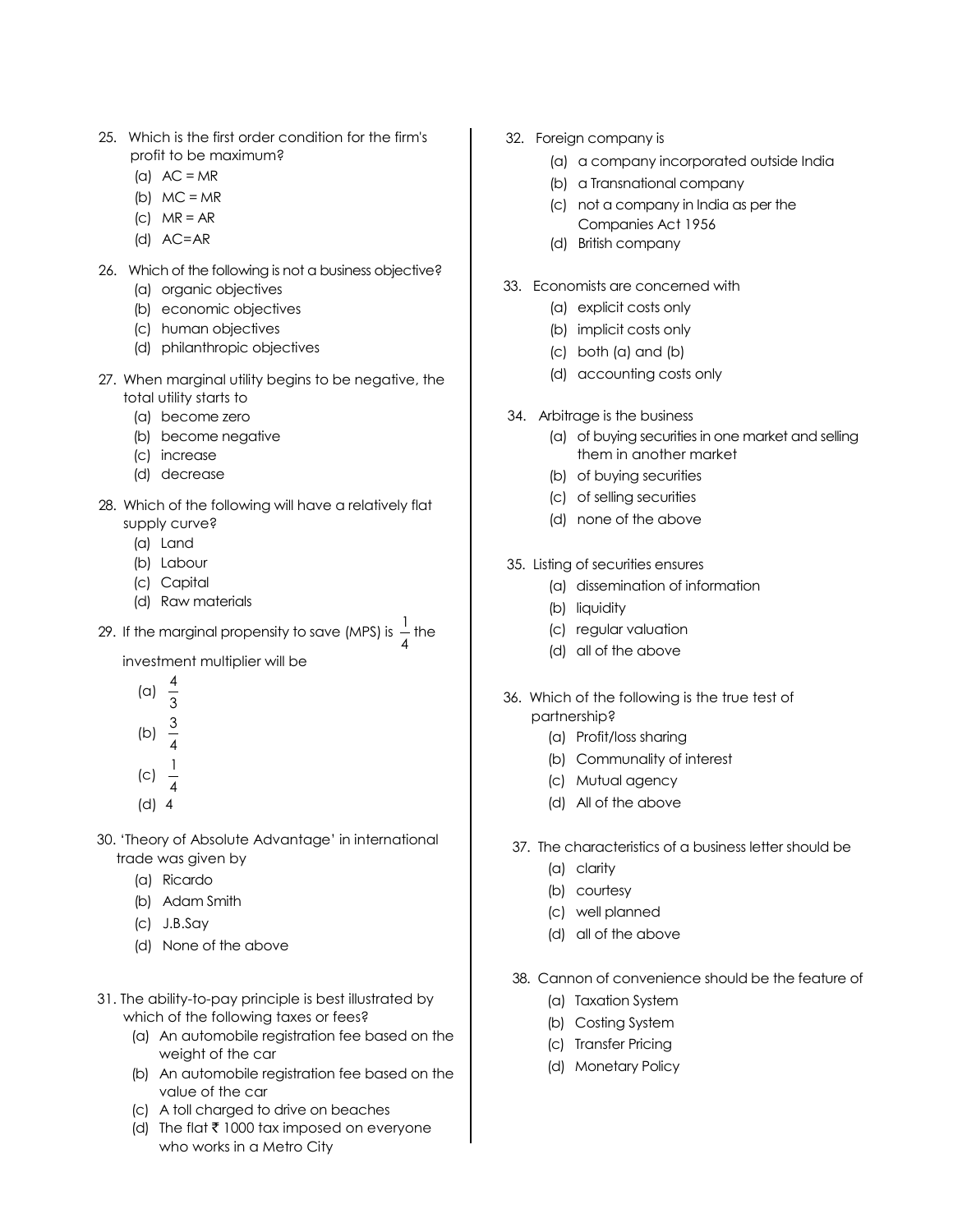- 39. In which stage of demographic transition India stands?
	- (a) First Stage
	- (b) Second Stage
	- (c) Third Stage
	- (d) Fourth Stage
- 40. Which one of the following is a speculator in the stock market?
	- (a) Bull
	- (b) Bear
	- (c) Lame duck
	- (d) All of the above
- 41. A member of the company is
	- (a) The Co-owner of the company
	- (b) The Co-owner of the assets of the company
	- (c) Subordinate to directors
	- (d) Employee of the company
- 42. Of the following whose scope is wider?
	- (a) Industry
	- (b) Business
	- (c) Trade
	- (d) Commerce
- 43. The Maximum number of partners in a partnership firm is
	- (a) 2
	- (b) 20
	- (c) 15
	- (d) 50
- 44. A proxy is
	- (a) a member"s authorised agent
	- (b) a term applied to instrument appointing proxy
	- (c) both (a) and (b)
	- (d) neither (a) nor (b)
- 45. With reference to Business Objectives, the Key Result Area Techniques were suggested by
	- (a) Peter F. Drucker
	- (b) Henry Fayol
	- (c) F.W.Taylor
	- (d) J.M. Keynes
- 46. During depression the RBI should
	- (a) decrease the bank rate
	- (b) sell Government securities in open market
	- (c) increase CRR
	- (d) increase margin requirements
- 47. Commercial banks were nationalized to check
	- (a) Urban-orientation
	- (b) Neglect of agriculture and small business
	- (c) Misuse of funds by directors
	- (d) All of the above
- 48. A private limited company which is subsidiary of a public limited company is treated as
	- (a) Private Limited Company
	- (b) Public Limited Company
	- (c) Public Sector Company
	- (d) A Government Company
- 49. Which of the following clauses of the Memorandum of Association of a company is not alterable?
	- (a) Object clause
	- (b) Capital clause
	- (c) Association clause
	- (d) Name clause
- 50. The marginal tax rates of a progressive tax
	- (a) rise with income
	- (b) do not change with income
	- (c) fall with income
	- (d) first rise and then fall with income